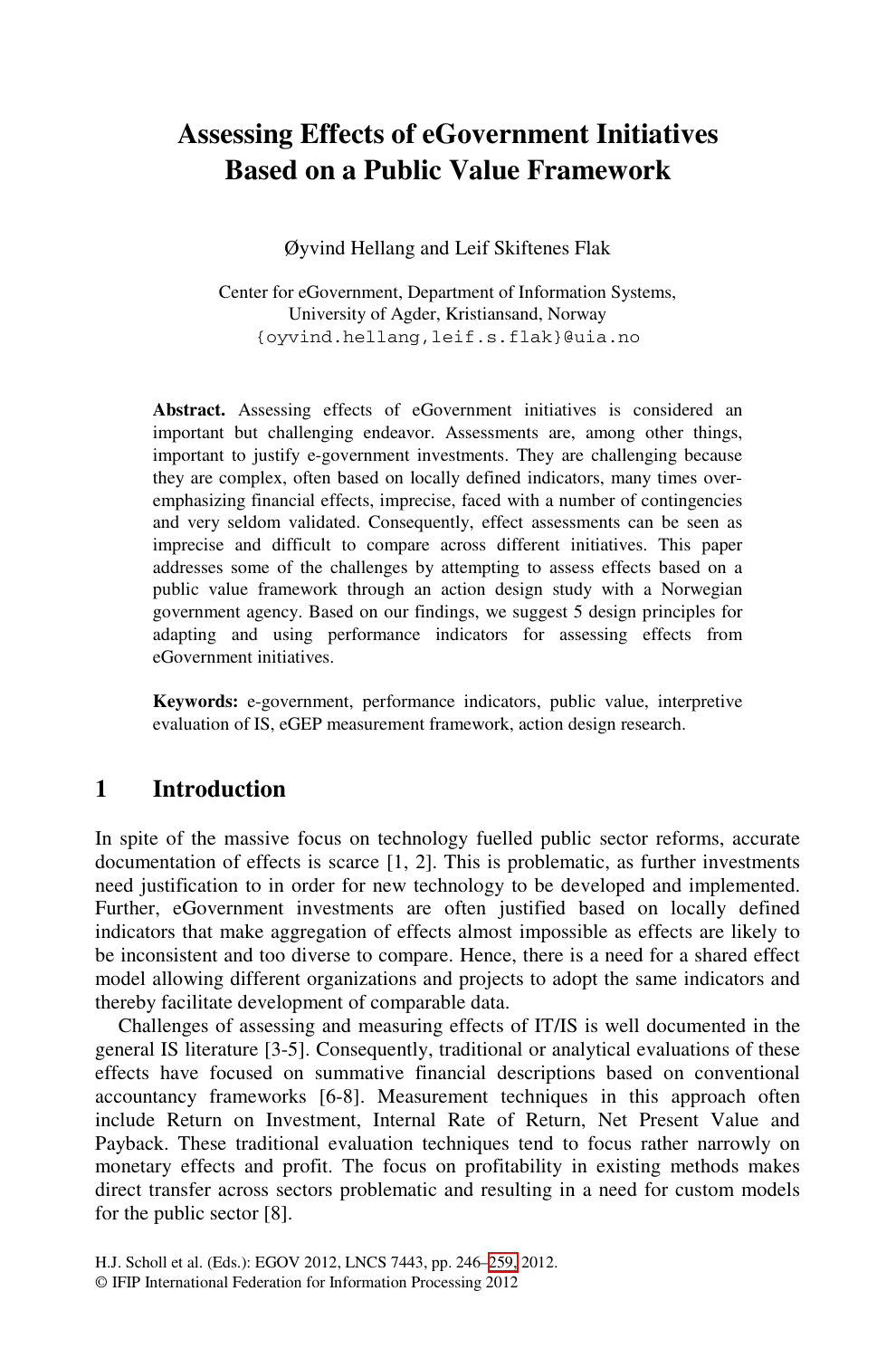The public sector is characterized by a more complex value structure than the private sector [9, 10]. Where private sector organizations are primarily occupied with ensuring and increasing profitability, public sector organizations need to balance their focus between e.g. transparency and accountability, equal treatment of all service recipients, promoting democratic participation – all in a cost efficient and legal manner.

These fundamental differences between the sectors have spurred initiatives to establish public and even eGovernment effect models that can be used both in planning (justification) and evaluation of eGovernment investments. Examples of such models are the eGovernment Economics Project (eGep) measurement framework [11] and to some extent OECD´s model for core data for public efficiency [12]. Of these, eGep appears to be the most comprehensive with 92 performance indicators organized in three high-level value categories. However, eGep has received little validation and it´s practical applicability is therefore uncertain.

This paper reports from an effort to apply eGep in a practical eGovernment setting. Our research objective has been to gain experience with readily available public value based indicator set(s) in practical use.

The remainder of the paper is organized as follows. First we present the eGep model and discuss the model in relation to public value and recent developments in the IS evaluation literature. Then we present Action Design Research and show how we used this approach to support our research objective. Finally, we present and discuss results and draw conclusions and implications.

## **2 Background**

Our normative stance is that eGovernment effect measures should be aligned with the ideals of public value as discussed in the public administration literature. In this section we briefly present the theoretical ideals of public value, and discuss how the eGep measurement framework encompasses key elements of public value.

#### **2.1 Public Value**

Public value has been subject for many scholarly articles over many years. Public value discussions originate from the public administration literature [13, 14], but are starting appear also within the eGovernment community [15]. A recent study summarizes the discussions from both public administration and eGovernment fields and proposes that public value can be understood in the form of four value drivers; administrative efficiency, service improvement, citizen engagement and foundational values [16].

According to Rose and Persson [16], administrative efficiency can be described as positive cost benefit and can be expressed by three E values; efficiency, effectiveness and economy. Service improvement represents customer orientation in various forms, e.g. cost savings for citizens, better access to information and shorter response times. Citizen engagement is in part a democratic value as it promotes issues such as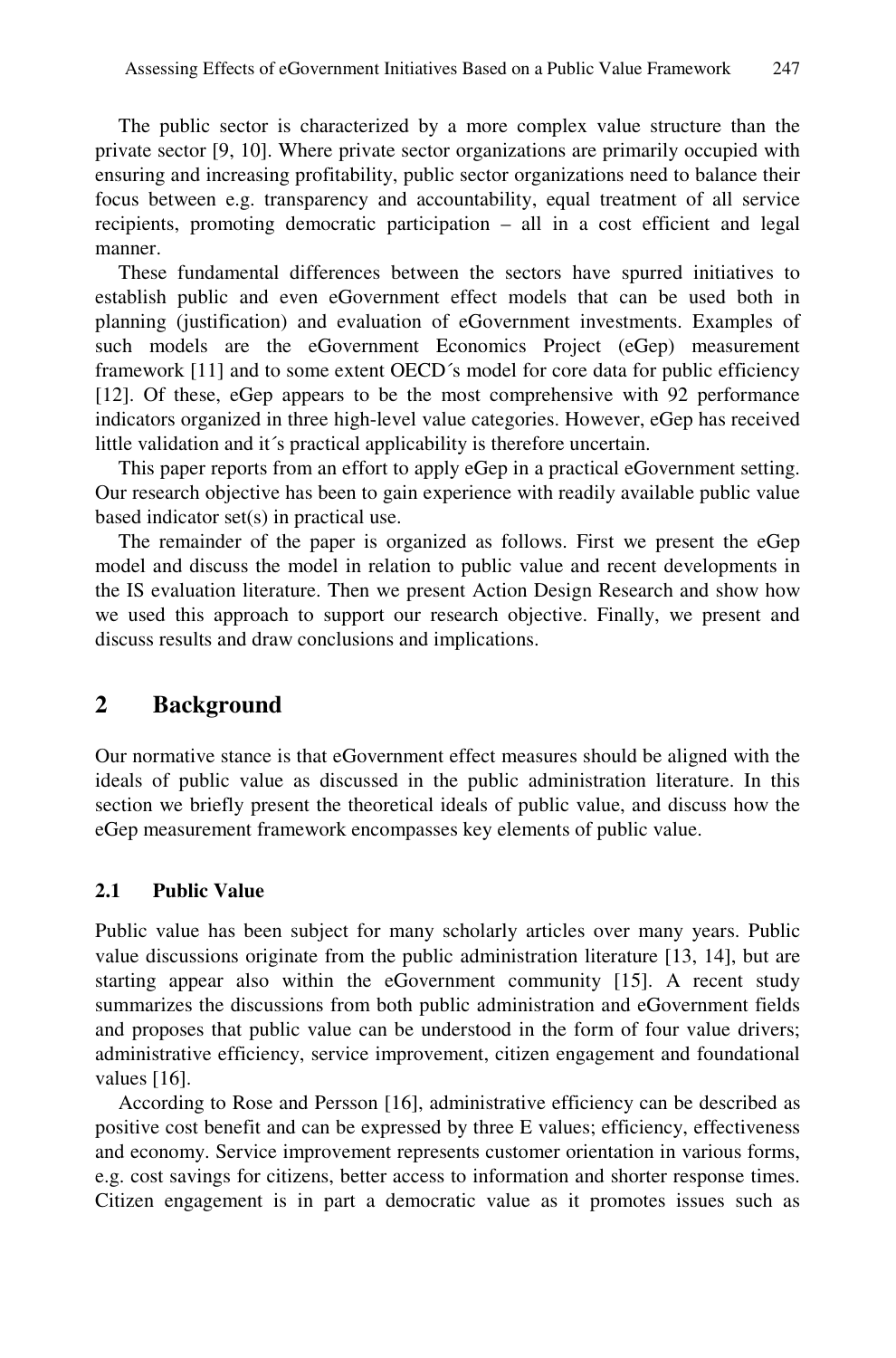participatory policymaking and dialogue, but extends the democratic value to also include issues such citizen participation in the design and use of services. The foundational value represents traditional bureaucratic values such as rule of law, transparency, accountability, objectivity that would translate into digital infrastructure issues in the context of eGovernment.

## **2.2 eGep**

The eGep measurement framework was presented in 2006 to assess the impact of eGovernment services [11]. The framework is heavily influenced by five existing national methodologies (e.g. the UK business case model and the Danish signpostmethodology) and considered to be sufficiently general to fit governments across Europe.

The measurement frame work is organized around three high level value driver s as shown in Fig. 1.



**Fig. 1.** eGep M easurement framework analytical model [11] p. 15

At this level of conceptualization we find the framework to have obvious similarities with public value as discussed by Rose and Persson [16]. Efficiency (eGep) corresponds to administrative efficiency [16], Democracy (eGep) corresponds to citizen engagement (Rose and Persson) and Effectiveness (eGep) translates to Service improvement (Rose and Persson). The values of Rose and Persson's fourth category, foundational values, are distributed over the democracy and effectiveness categories in eGep. We therefore find eGep to be consistent with a theoretical understanding of public value and consider eGep a public value framework.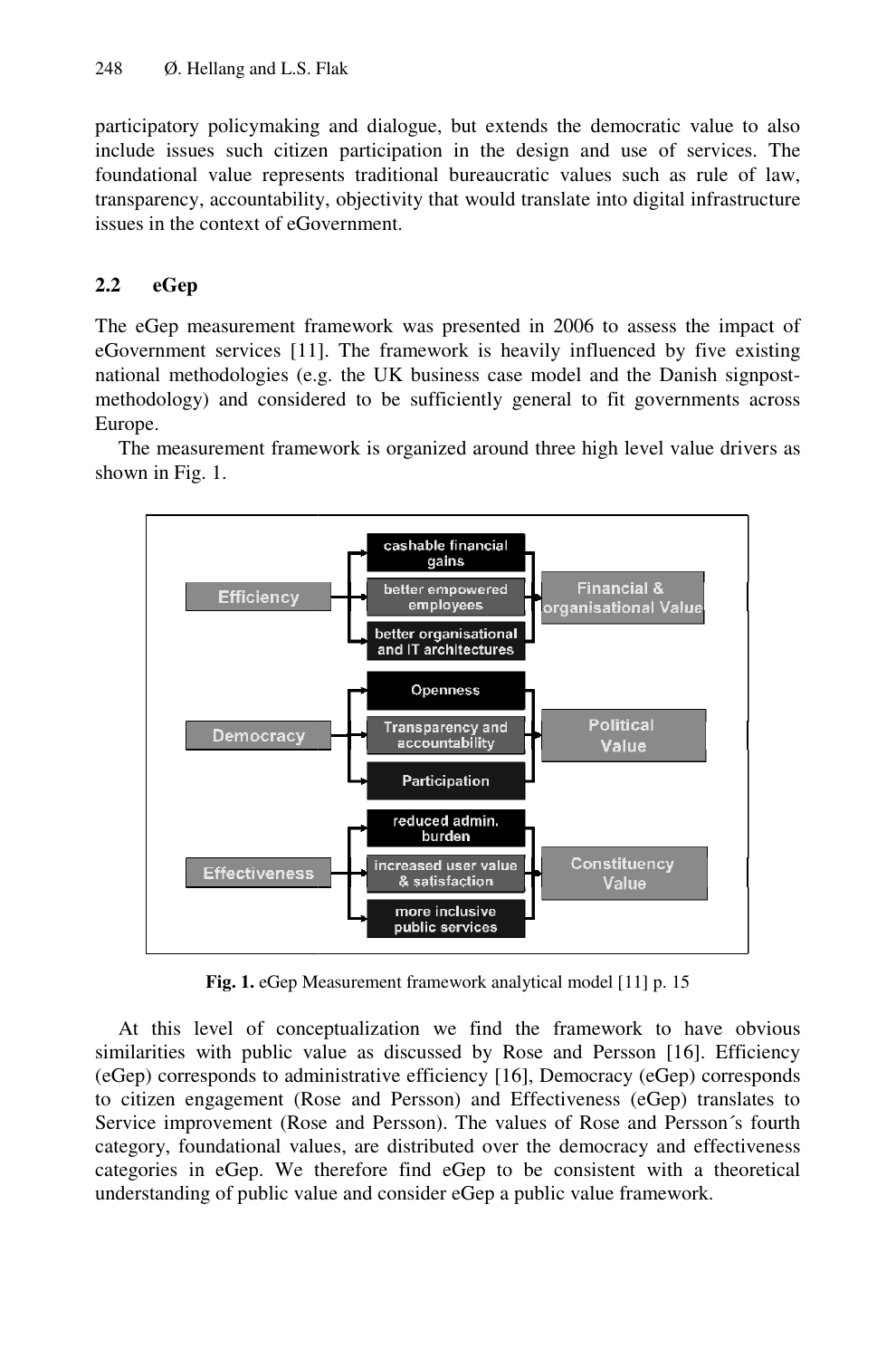## **3 Action Design Research Method**

Our study was carried out as an Action Design Research (ADR) effort [17] as this approach is consistent with our ambition of influencing practice directly by trying out a public value based indicator set in a practical setting. ADR consists of four stages with seven principles (Fig. 2) that have guided our research and framed our discussion later. This participatory design research incorporates intervention through instantiations of a design artifact into organizational contexts. The information technology artifact in ADR is viewed as an ensemble artifact. ADR emphasizes the need to integrate intervention and evaluation in the organization when building the design artifact in an iterative cycle of Building, Intervention, and Evaluation (BIE).



**Fig. 2.** ADR method: Stages and Principles [17] pp. 41

Action Design Research incorporates the guided emergence of the artifact from interventions inspired by Action Research, without separating the actions of designing and intervening in different stages [17].

### **3.1 A Theory-Ingrained Artifact**

The measured the state of, or the estimated future state of, any aspects of an organization's value creation (e.g. processes, services, business units) can be described by performance indicators. Our empirical research is centered on an ensemble artifact of performance indicators (content), description of the eGovernment initiative (context), and their use in the assessment (process) of effects from eGovernment initiative [18].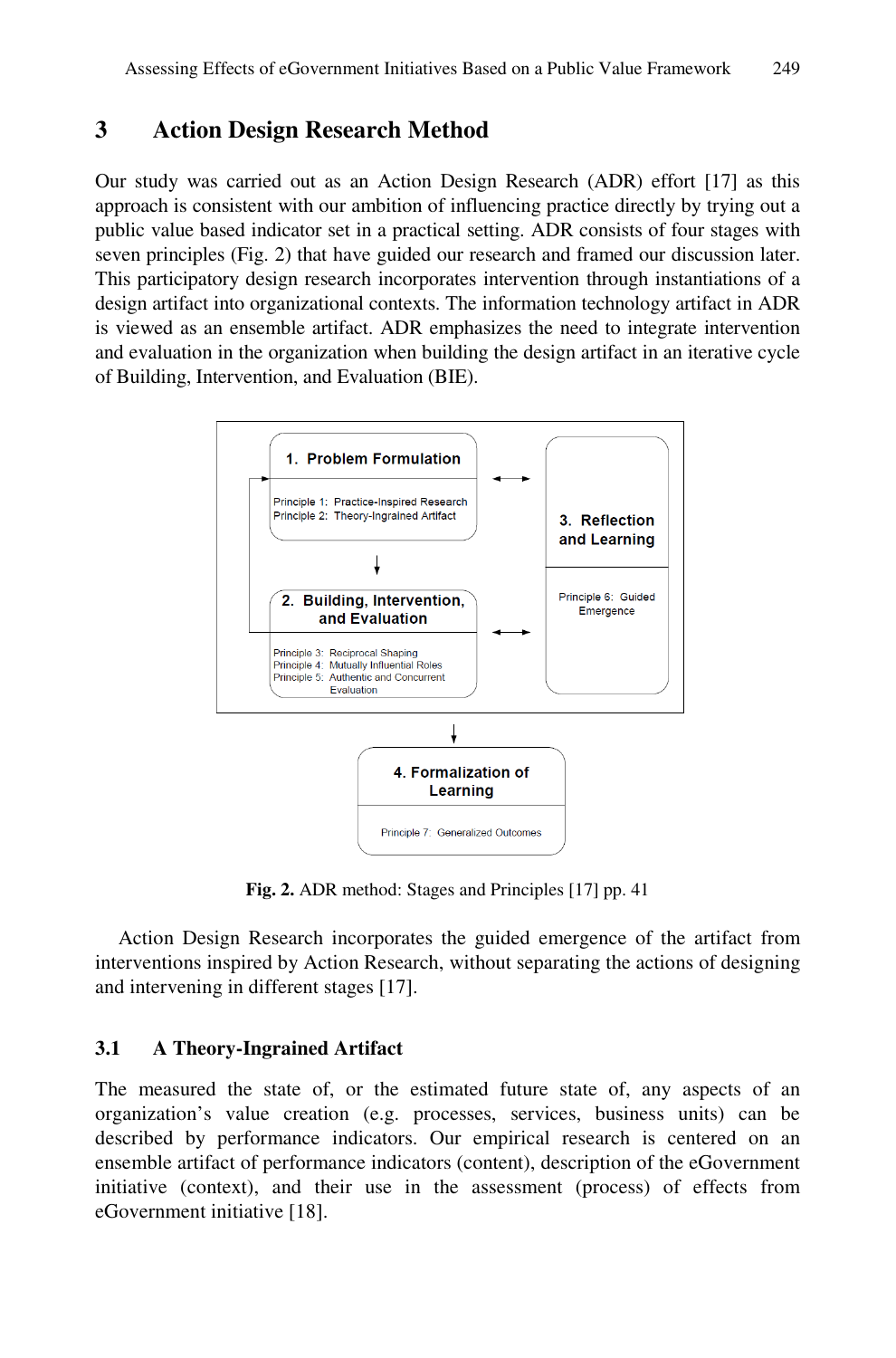eGovernment indicator sets are viewed as ensemble design artifacts incorporating material and organizational features [17, 19]. They are not required to be purely technology-based designs, but can have organizational intervention as the source e of innovation where performance indicators and their influence on public organizations, policies and work practic es are viewed as an ensemble design artifact [17, 20- 22]. Following the principles of ADR we emphasize the importance of practiceingrained research for the research's relevance to practice, and also the ingraining of theory in the artifact which is the basis for distinguishing ADR from traditional design efforts. Our research is motivated by the expressed need from practitioners to measure the effects of eGovernment initiatives. We argue that the eGep measurement framework can be seen as a theory ingrained artifact as it is seen as consistent with the public value framework k proposed by Rose and Persson [16].

## **3.2 Organizational Dom minant BIE**

The nature of the ensemble artifact, and need to instantiate the artifact in the context of the problem domain, lead us to choose an organizational dominant (Fig. 3) iterative process of BIE, where the primary source of innovation is the organizational intervention (Sein et al. 2011).



Fig. 3. The Generic Schema for Organization-Dominant BIE [17] pp. 43

Eventual problems are addressed by the iterative instantiations of different versions of the artifact. Generalized outcomes from the evaluation and reflection from the B BIE iterations are formed from casting the problems in this specific context into a clas s of problems, and the specific solutions into a class of solutions. Yet, the main goal of the design effort is to formul ate design principles from the specific solutions in this context. Design principles are statements reflecting the knowledge gained from the process of building these solutions, or other instances belonging to this class s of solutions [17].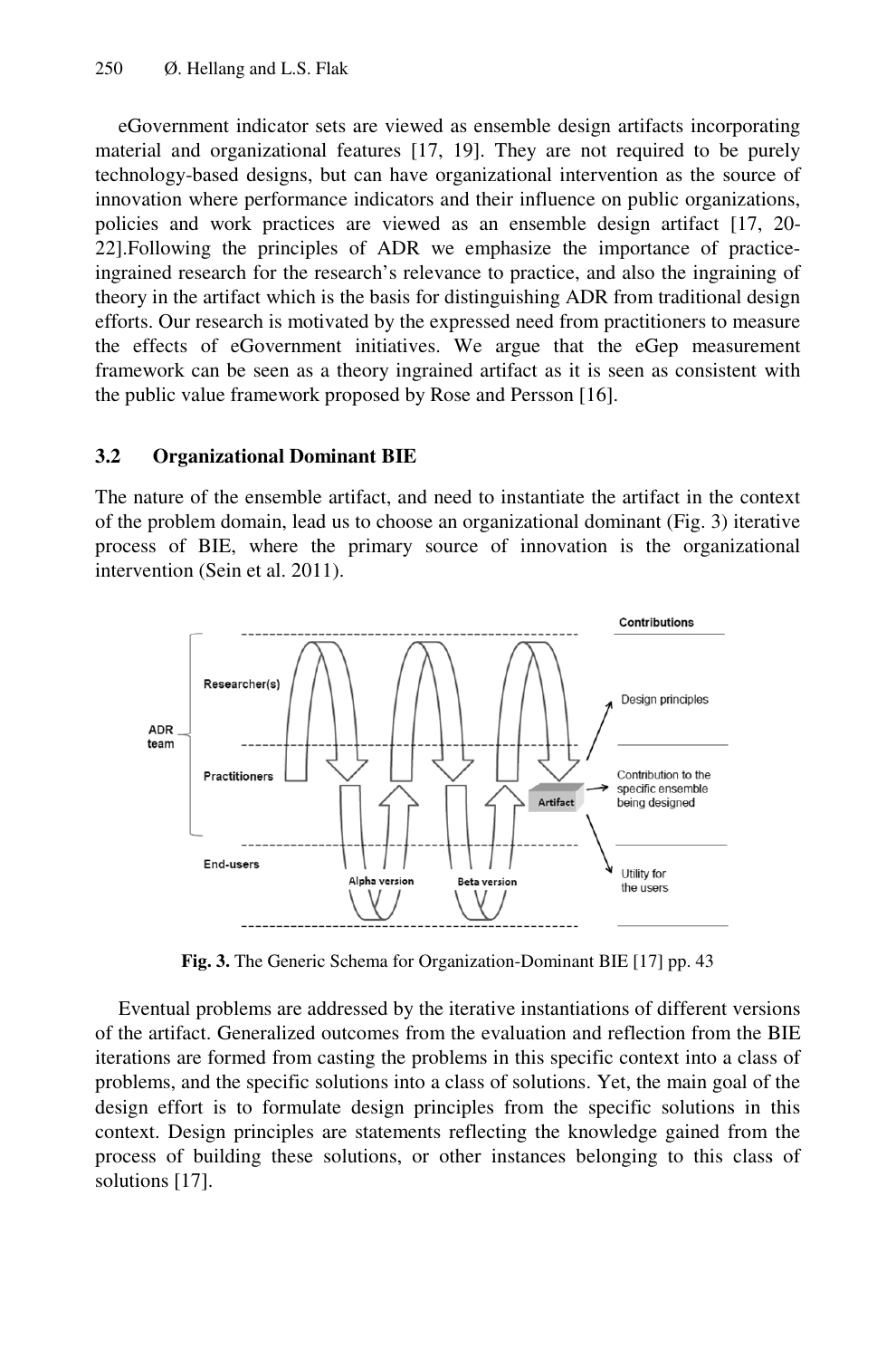## **4 ADR Case**

Different digital solutions for receiving written correspondence from citizens and businesses have existed for several years, and some public organizations have also developed solutions for digital replies. The Norwegian government wanted to evaluate whether or not a shared digital solution supporting such to-way communication would be more socio-economically sound.

The Agency for Public Management and eGovernment (Difi) was in 2010 tasked by the Ministry of Government Administration, Reform and Church Affairs (FAD) to provide a business case comparing different alternatives for two-way digital communication between public organizations and citizens/businesses. The next section describes the case as it unfolded from 2010-2011 based on the ADR stages (Fig. 2).

# **5 ADR Stages – Assessing Effects of Public Digital communication**

This ADR effort followed the stages with related principles outlined by the ADR method, that capture the underlying assumptions, beliefs, and values that have guided our research.

### **5.1 Stage 1 Problem Formulation**

Difi wanted a methodical approach, including recommended performance indicators, to find and estimate the socio-economic effects of different alternatives for public digital communication. Research Council Norway has funded a project on the use of technology supporting interoperability in the public sector called Semicolon. One result from this project was a method for eGovernment socio-economic analyses including an adaptation of the eGep measurement framework to fit a Norwegian context, such as the Norwegian quality assurance approach [23] and general method for socio-economic analyses [24, 25]. This paper focuses on this performance indicator set and its use in this case as the original version of the ensemble design artifact.

| <b>ADR</b> team members<br>and end-users                     | <b>Roles</b>                                     | <b>Activities</b>                                                                                                                       |
|--------------------------------------------------------------|--------------------------------------------------|-----------------------------------------------------------------------------------------------------------------------------------------|
| Two practitioners<br>from Difi                               | Represent the project<br>owners                  | choose participating public organizations, lead problem<br>definition workshops, assess performance indicator sets                      |
| One supporting staff<br>member from the<br>project Semicolon | Communication.<br>support and reporting          | organize and attend problem definition workshops,<br>coordinate and contribute to efforts in the ADR team.<br>report status and results |
| Two researchers from<br>the University of<br>Agder           | Design and redesign of<br>performance indicators | attend problem formulation workshops, design and<br>redesign performance indicators, pilot evaluation and<br>implement questionnaire    |
| 10 end-user public<br>organizations                          | Use performance<br>indicator sets                | provide input in problem formulation workshops,<br>participate in pilot evaluation and questionnaire                                    |

| <b>Table 1.</b> ADR team members and end-users, roles and activities |  |
|----------------------------------------------------------------------|--|
|----------------------------------------------------------------------|--|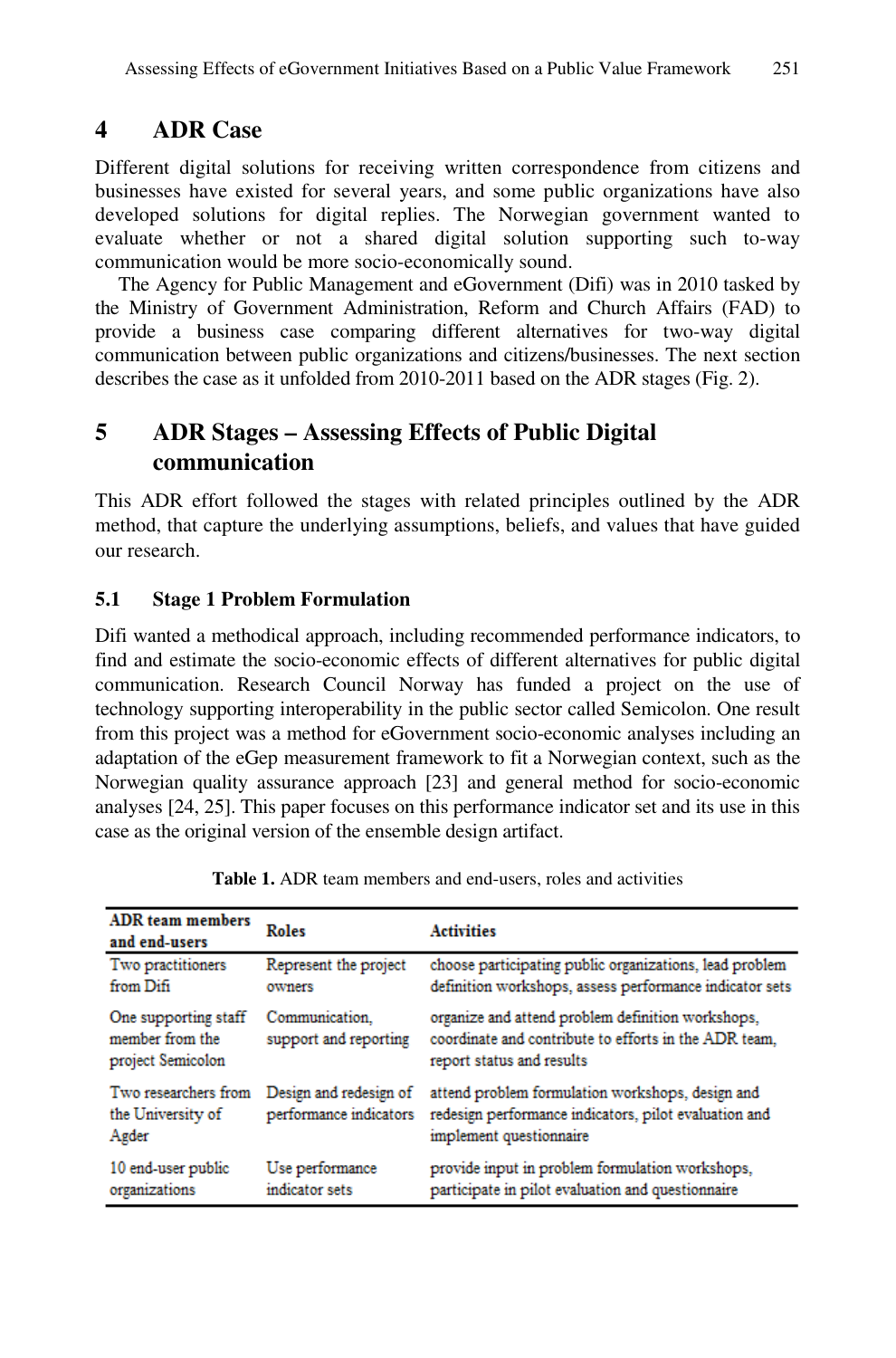Researchers and practitioners in this project were asked by Difi to use this adapted method and performance indicator set in a combined effort to create the necessary decision support documents requested by the ministry. An ADR team was formed (Table 1) consisting of two practitioners from Difi together with one supporting staff member from Semicolon, in addition to the authors.

The goal of the first stage was to determine the needs and possibilities regarding communication between public organizations and citizens/businesses. This was performed through a small set of survey questions to citizens and ten workshops covering eight state level agencies and two municipalities. One result from this investigation was the initial definition of three alternatives for public digital communications:

- 1. Message Hub: the government developing a new shared infrastructure
- 2. Private service: outsourcing similar functionality to private service providers
- 3. Status Quo: leave agencies and municipalities to develop their own solutions

This investigation into the needs and possibilities for public digital communications also identified benefits that the public organizations, and to some extent citizens and businesses wanted to see. The ADR team decided to use insights from the investigation to evaluate the performance indicators in the original Semicolon set.

The original Semicolon performance indicator set was based on a sub-set of the 92 indicators described in the eGep measurement framework. This adaptation of the eGep performance indicator set into 39 indicators still covered all three value drivers of the effect model and thus also still consistent with the public value framework proposed by Rose and Persson [16].

### **5.2 Stage 2 Building, Intervention, and Evaluation**

Based on the evaluation of the findings in the Problem Formulation stage the ADR team chose to refine the original performance indicator set. The starting point of this stage was the original version 1 of the Semicolon performance indicator set, which was developed instantiated and evaluated in two iterations, resulting in an Alpha and a Beta version of the artifact (see Fig. 4).

**1. Iteration: Alpha Version.** The first BIE iteration started with the researchers in the ADR team evaluating the performance indicators compared to the eGovernment initiative, and the team's understanding of the context from the problem formulation stage. Some changes were suggested based on the indicators relevance to the eGovernment initiative in the case, such as very specific indicators (e.g. indicators narrowly focused on chemical wastes). Five indicators were removed and five indicators had changes made to their description/definition. Difi provided an additional list over indicators compiled based on their earlier experience. The ADR team compared and in part accommodated this list with the coverage of performance indicators in the artifact.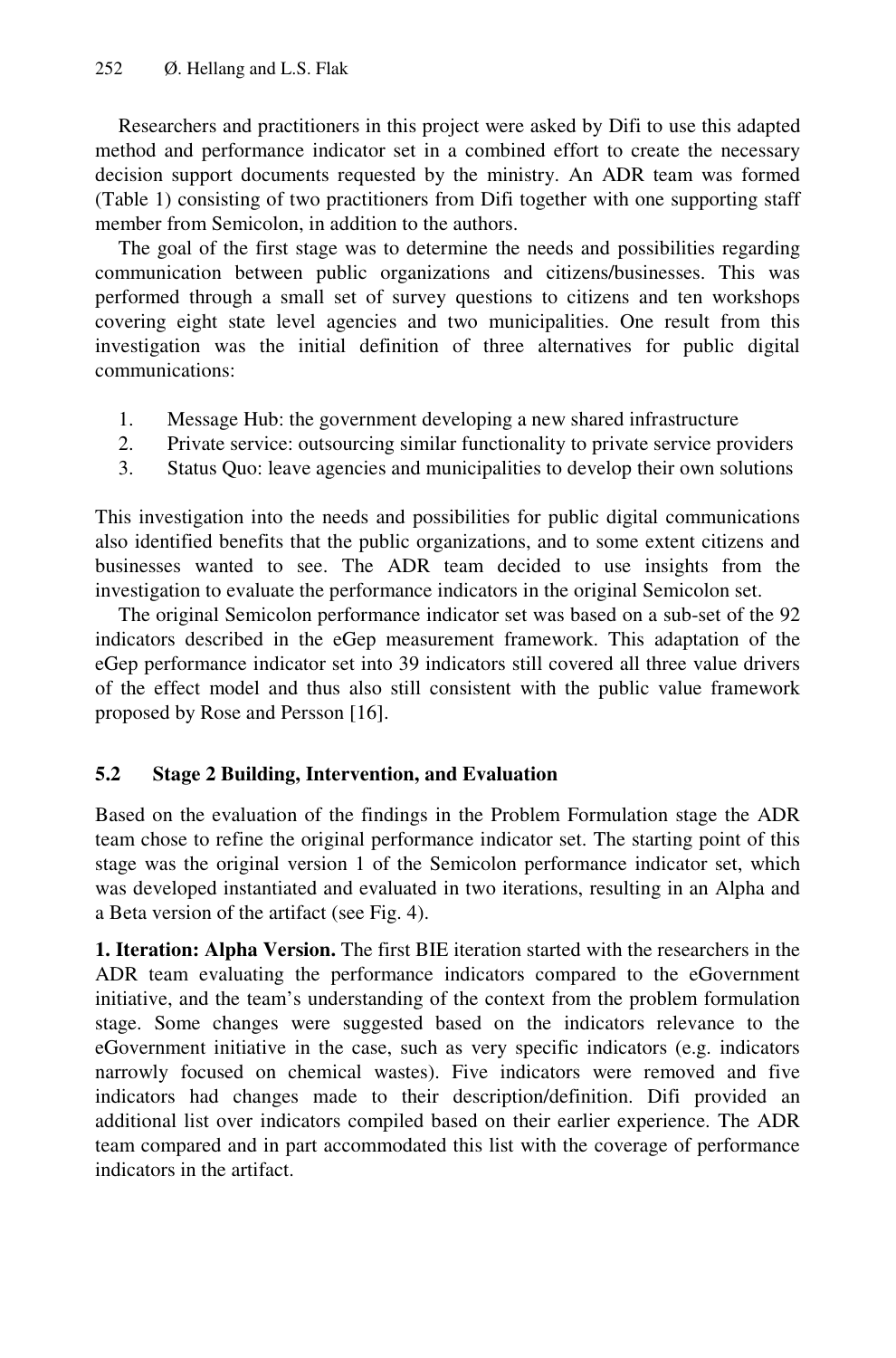At the same time the ADR team supported Difi's work on detailing the alternatives for public digital communication, so that the end-users could relate better to the implications of the different alternatives. These activities helped the team to create a shared understanding of the different possible types of effects from the alternatives. The resulting Alpha version of the artifact, now with 35 performance indicators, needed to be instantiated with end-users to enhance the formative evaluation of the artifact. Consequently, a pilot in one municipality was carried out.

Difi provided a document describing the details in the three alternatives for public digital communication based on the input from the investigation in the Problem Formulation stage and inputs from the ADR team. This was sent together with the Alpha version of the performance indicator set in the format of a table in a spreadsheet and instructions on creating estimates for each indicator to one municipality.

This first instantiation of the Alpha version of the artifact (Fig. 4) was observed and transcribed by the ADR team. Three public communication professionals (ICT consultant, head of archives and vice-chief administrative officer) used a half-day workshop to discuss and attempt to create estimates in light of the three alternatives presented in the documents. This instantiation showed issues regarding unclear descriptions of the indicators, and issues concerning the amount of effort needed to create estimates even when only estimating a few service areas of the municipality. Both the number of indicators and the complexity of estimating effects were contributing to the end-users frustration. Even simple impacts of the alternatives for digital public communication on the daily mail handling routines led the participants to do simplified process analyses with a number of assumptions that were not covered by the detailed alternatives (e.g. security issues and non-repudiation). The end-users wanted more details on the changes that their organization would experience. "*This is an aspect where the proposed alternatives have been simplified. This is unacceptable for us! We need to know how they expect us to solve this little part of the system*." – ICT consultant commented on integration with the local case handling system

The ADR team discussed the feedback from the end-users, which addressed these main points:

- Too many indicators
- Unclear descriptions of indicators
- Confusing table format and content in the description of the alternatives

The ADR team decided to refine the performance indicator set based on the evaluation during this first instantiation. The experiences from the pilot lead to a reassessment of the structure of the artifact, such as the scope of effects, the number of indicators, descriptions of indicators, and the existing table-based presentation format.

**2. Iteration: Beta Version.** Due to the complexity of the proposed alternatives for two-way public digital communication, the scope of the estimates was reduced to encompass only out-going messages from public organizations to citizens and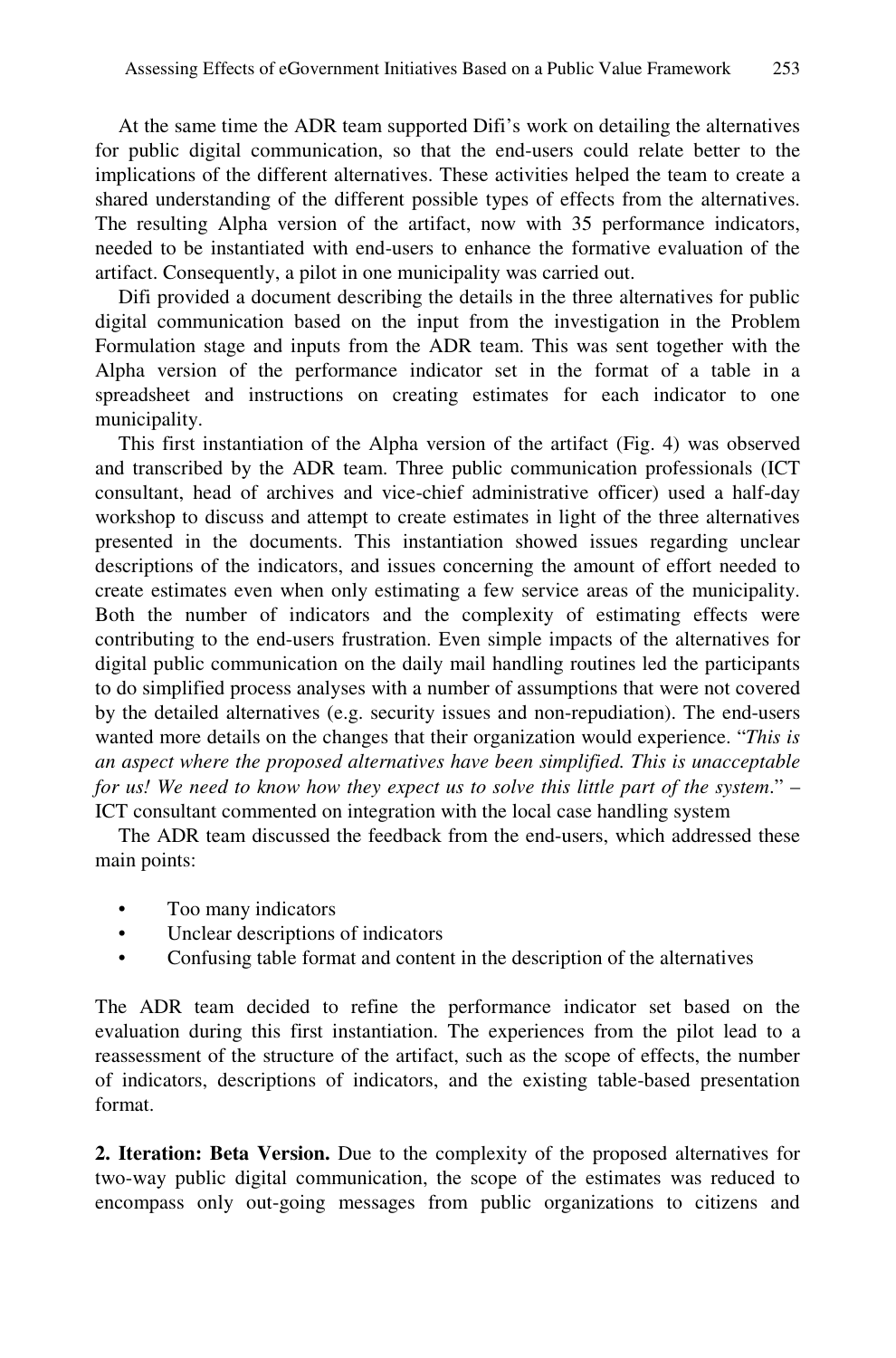businesses. The number of indicators was reduced to 13 indicators for expected effects for the public organizations and an additional 17 indicators for expected external effects for citizens and businesses. For this first large scale instantiation of the indicator sett, one indicator was obligatory and required an estimate. This main indicator was the number of out-going messages the agencies had today, and which communication channels were used for these messages.

This clear-cut and scoped selection of indicators had an emphasis on more easily measurable quantitative indicators was intended to provide an indication of possible effects from a digitalized channel of communication without encountering many of the issues experienced in the pilot. These changes were done to the Alpha version of the performance indicator set which was transferred from a table format to an online questionnaire format, resulting in a new Beta version of the artifact.

The Beta version was instantiated through a questionnaire sent to the contacts provided by Difi (e.g. CIOs and department heads for communication) for 14 public organizations including the original participating organizations from the problem formulation stage. The ADR team received full feedback from seven state agencies and supplemental feedback (e.g. number of out-going messages) from one agency.

Earlier estimates of the yearly number of out-going messages have been suggested to be 47 million in total [26]. Results from the questionnaire showed that there are over 70 million out-going messages sent by ordinary mail every year (not including email or other channels) just from these eight respondents. The state level agencies in Norway number about 800 agencies in all [27].

The respondents were asked to evaluate the cost of each out-going message compared to the government's average estimates of 2.7 EUR per ordinary postage and 0.4 EUR per electronic transfer [28]. Results from the questionnaire showed a mixed evaluation for the cost of ordinary postage, depending on the degree of process automation or outsourcing of handling and arrangements for postage. An estimate using the average numbers as-is indicates a saving in cost of 2.3 EUR per digitized out-going message. This shows a potential of over 160 million EUR a year when considering only the volume from the eight agencies. It is easy to assume that the total cost saving potential on the state level alone, with its 800 agencies, would be much higher.

Each respondent was also contacted by phone and was questioned about the process of creating estimates and their initial evaluation of the performance indicators. Half of the respondents reported that they had trouble providing estimates for the main indicator: number of out-going messages per year. This surprised the team as it was considered a tangible quantitative indicator. One main issue reported was the need to involve several people from different sub-departments, including archives, to get an overview over the different types of out-going messages and estimates for each type.

These results, and our experience with the use of the performance indicator set were reported to Difi for their use in the decision support documents to be sent to the ministry as the exit criteria of the BIE iterations. The scope of effects estimated with the performance indicator set was not comprehensible enough for Difi's goal of a socio-economic analysis of the three approaches to digital communication. They did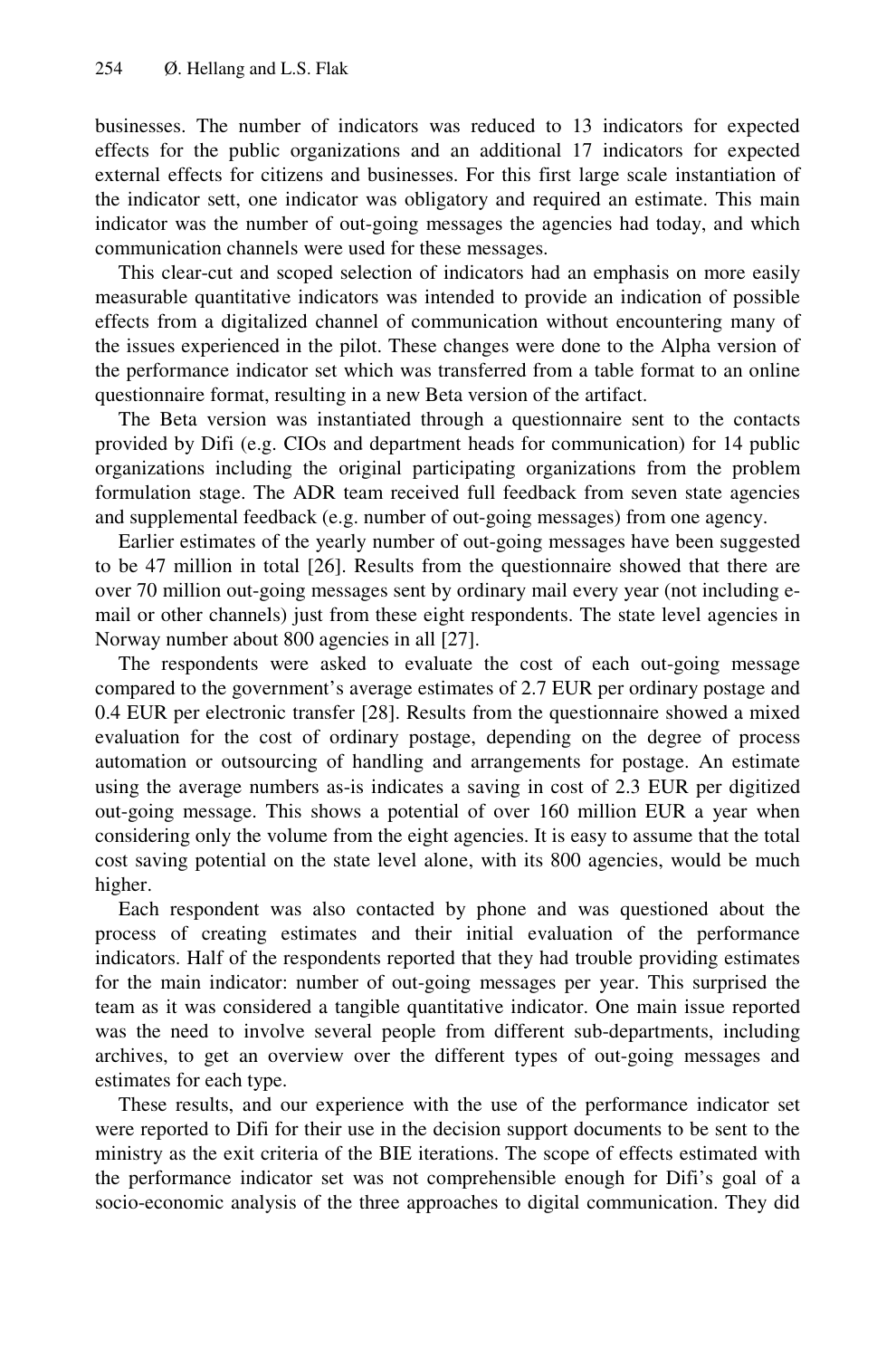not reach the objective of establishing necessary information for the ministry to reach a decision.

### **5.3 Stage 3 Reflection and Learning**

The ADR team's initial understanding of the context from the Problem Formulation stage and the evaluation of the iterations in the BIE stage followed a concurrent stage of Reflection and learning. The researchers in the team had an initial understanding of the performance indicator set as it related to the eGep framework. From the Problem Formulation stage we cast Difis problem with assessing different approaches to digital communication as an instance of assessing effects of eGovernment initiatives as a class of problems. The adaptation and use of the original Semicolon performance indicator sett based on eGep was a solution to the specific problem Difi was facing, cast as an instance of performance indicator sets for eGovernment effects as a class of solutions.

Inputs from practitioners for the Alpha version, such as the Difi list of indicators, were compared to the same eGep framework adjusting the indicator set to the context. The end-users in one municipality used the indicators and provided their perspectives on the artifact. This early evaluation of the Alpha version in the  $1<sup>st</sup>$  iteration showed the ADR team the importance of a shared understanding of the performance indicators and the context in which these were to be applied.

This formative evaluation led to a major revision for the Beta version, including reducing the number of indicators in total, and requiring only an estimate for one main indicator (the number of out-going messages). Outcomes of this more summative evaluation showed that even an estimate for a tangible quantitative performance indicator required enough coordination efforts and time resulting in several agencies to opt out of contributing to the business case*.* Together with goals and scope changes in the assessment process changing over time, the resulting report was not enough to ensure a decision in the ministry.

### **5.4 Stage 4 Formalization of Learning**

Reflection on the design efforts in the case uncovered several problems for this specific assessment of approaches to digital communication, which in turn can be related to the assessing the effects of eGovernment initiatives as a class of problems:

- Performance indicators had very general and unfamiliar definitions, which led to a difficulty in application of the indicators.
- The description of the suggested eGovernment initiative was lacking important details that lead to uncertain assumptions in the assessment.
- Performance indicators and the description of the eGovernment initiative were developed apart, and were not viewed as a whole until end-users were to assess the approaches.
- The assessment goals and scope changed over time and were not clearly communicated up-front, contributing to insufficiencies in the resulting decision documents.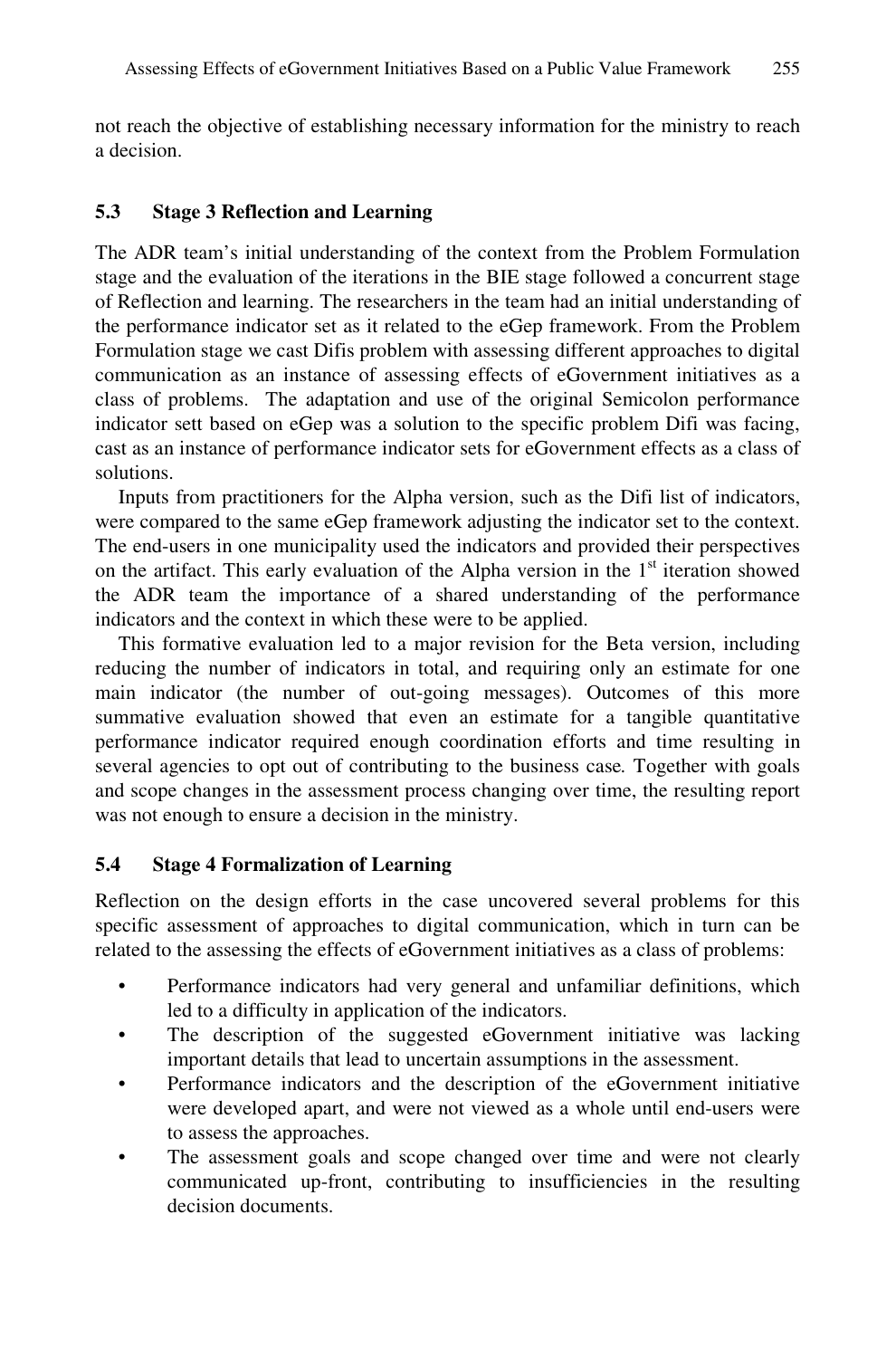#### 256 Ø. Hellang and L.S. Flak

• End-users and managers did not have a shared understanding of the indicators, change context, and assessment process, leading to misunderstandings.

Our learning from experiencing these problems and trying to solve them using a performance indicator set can be related to performance indicator sets for eGovernment effects as a class of solutions. We have described this learning in the form of proposed design principles (Table 2) which are prescriptive statements for building this or other instances of the class of solutions [17].

| <b>Design Principle</b> | <b>Description</b>                                                                                                                                                                                                                                                                                                                                                                                                                            |
|-------------------------|-----------------------------------------------------------------------------------------------------------------------------------------------------------------------------------------------------------------------------------------------------------------------------------------------------------------------------------------------------------------------------------------------------------------------------------------------|
| Simplicity              | Performance indicators should have easily understandable definitions, and should<br>be simple to apply to avoid costs for end-users assessing effects. Contextualized<br>definitions of performance indicators and simple instructions on how to apply<br>it's measure can reduce misunderstandings and the level of special competence<br>needed                                                                                             |
| Precision               | e-Government initiatives should be described precisely to avoid costs for end-<br>users assessing effects. Precise details in the description of system changes can<br>reduce the need for ad-hoc assumptions and time consuming process analyses.                                                                                                                                                                                            |
| Pragmatism              | Precision in change descriptions and simplicity in definitions and application of<br>performance indicators should be balanced as a pragmatic whole to avoid costs<br>for end-users assessing effects. Viewing of the description of an e-government<br>initiative and the performance indicators that describe its effects as an ensemble<br>can help to create a pragmatic balance when developing and using a performance<br>indicator set |
| Realism                 | Scope and goals for assessing e-government initiatives should be realistic and<br>clearly stated up-front to increase the likelihood of complete and useful decision<br>support. e-Government initiatives can affect a wide range of values and<br>management can assist the process of assessment by stating which values are<br>strategically important and why.                                                                            |
| Shared Understanding    | Assessors of the e-government effects and managers should have a shared<br>understanding of performance indicators, ICT and organizational change, and the<br>scope of the assessment. Create a shared understanding of the assessment up-<br>front by having stakeholders describe assessment indicators, context, process<br>and goals in their own words.                                                                                  |

|  |  | Table 2. Design Principles |
|--|--|----------------------------|
|--|--|----------------------------|

An overview of the BIE stage including start and exit criteria, summarizes the participatory design efforts and contributions of this case (Fig. 4). The contributions reflect learning from successes and mistakes of developing, instantiating and evaluating the ensemble artifact of performance indicators as content, change context description, and the assessment process including application of indicators and the use of the resulting measures [18].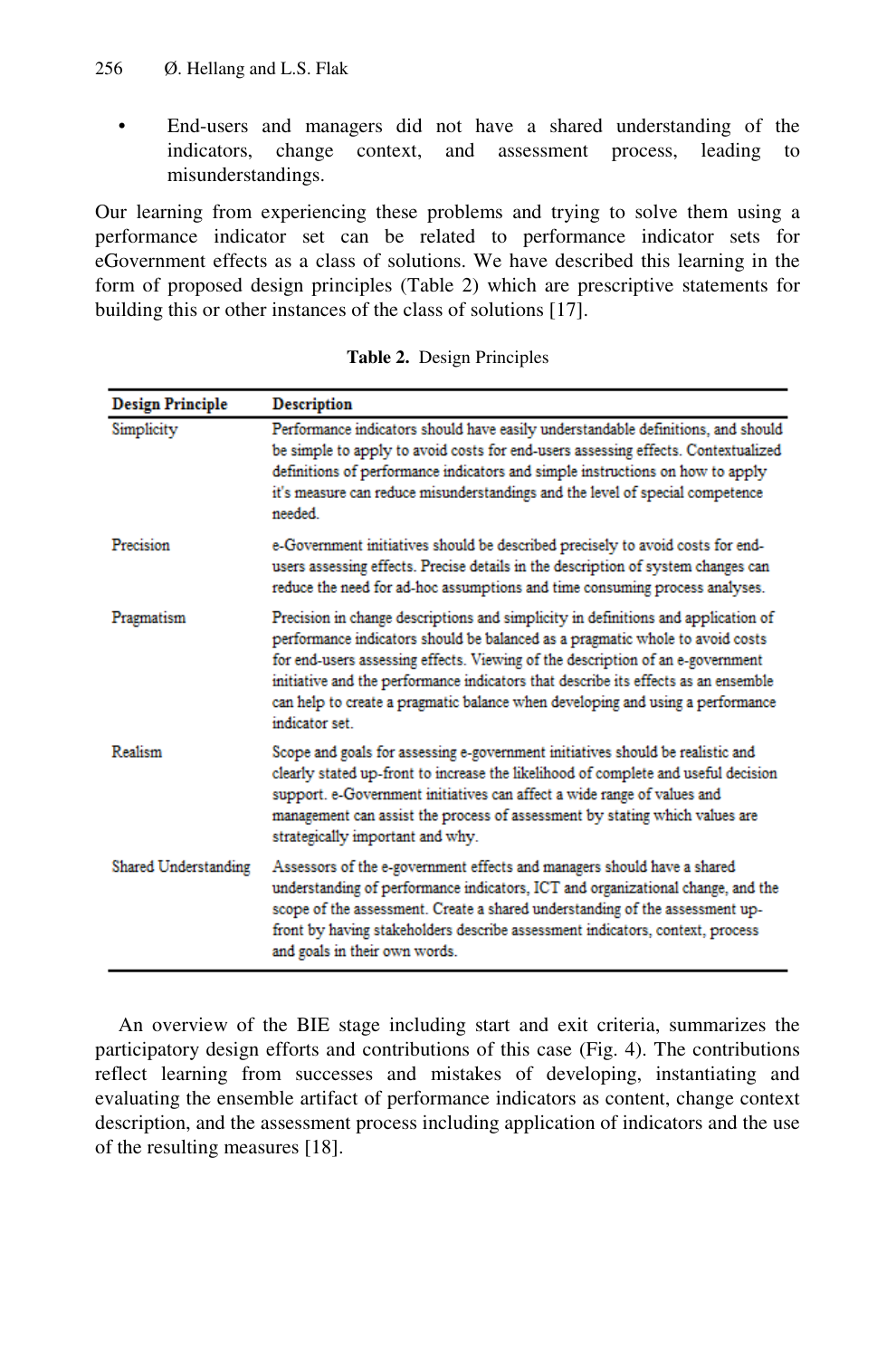

**Fig. 4.** Organization-Dominant BIE in the Difi case (based on [17] pp. 43)

## **6 Conclusion**

This paper has provided experiences from a Norwegian effort to use readily available performance indicator set(s) in a practical setting. Results from this effort uncovered several issues when applying a standardized set of performance indicators on very diverse public services. Based on our active involvement as part of an ADR team we formulated five design principles that can guide future design and instantiations of similar artifacts namely *Simplicity, Precision, Pragmatism, Realism* and *Shared understanding*. Further research can refine the proposed design principles or add additional principles based on the assessment of effects from eGovernment initiatives as the class of problems and performance indicator sets as the class of solutions.

Principles from the recently proposed ADR method guided our design and assessment of the indicator set together with practitioners from Difi and the validation through instantiations by public organizations in Norway. We found the method very useful for providing researchers and practitioners with the required structure to collaborate on practical problem solving and suggest that the method has a strong potential in a practical and interdisciplinary field such as eGovernment.

**Acknowledgements.** This research was part of the Semicolon II Project supported by Research Council of Norway.

### **References**

1. Flak, L.S., Dertz, W., Jansen, A., Krogstie, J., Spjelkavik, I., Ølnes, S.: What is the value of eGovernment - and how can we actually realize it? Transforming Government: People, Process and Policy 3(3), 220–227 (2009)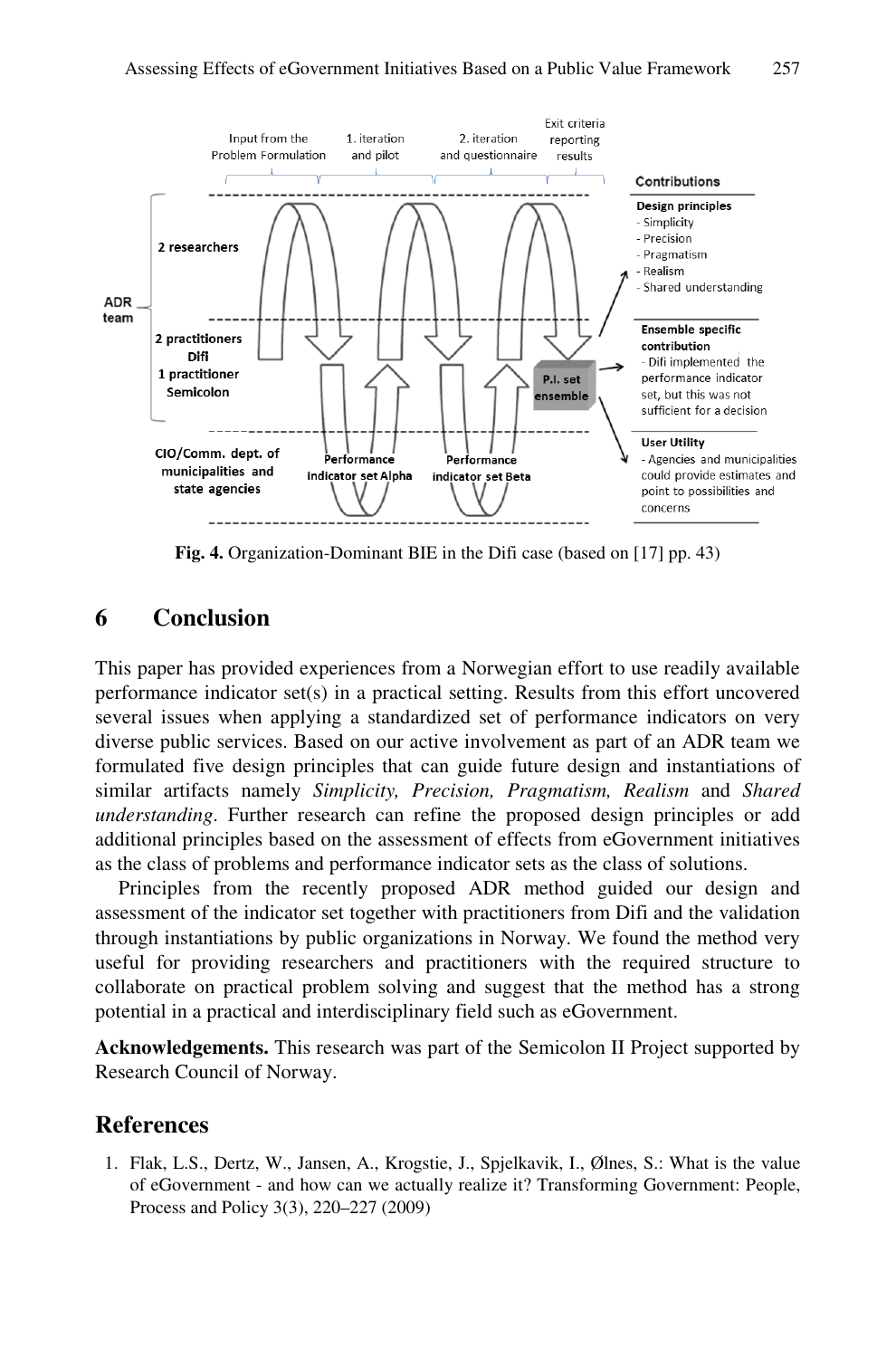- 2. Jenner, S.: Realising Benefits from Government ICT Investment: a Fools Errand? Academic Publishing International Ltd. (2009)
- 3. Smithson, S., Hirschheim, R.: Analysing information systems evaluation: another look at an old problem. European Journal of Information Systems 7(3), 158 (1998)
- 4. Irani, Z., Love, P.E.D.: Developing a frame of reference for ex-ante IT/IS investment evaluation. European Journal of Information Systems 11(1), 74–82 (2002)
- 5. Irani, Z., Gunasekaran, A., Love, P.E.D.: Quantitative and qualitative approaches to information systems evaluation. European Journal of Operational Research 173(3), 951– 956 (2006)
- 6. Serafeimidis, V., Smithson, S.: Information systems evaluation as an organizational institution – experience from a case study. Information Systems Journal  $13(3)$ ,  $251-274$ (2003)
- 7. Stone, D.N.: Assumptions and Values in the Practice of Information Systems Evaluation. Journal of Information Systems 4(3), 1–17 (1990)
- 8. Irani, Z., Love, P.E.D., Elliman, T., Jones, S., Themistocleous, M.: Evaluating egovernment: learning from the experiences of two UK local authorities. Information Systems Journal 15(1), 61–82 (2005)
- 9. Boyne, G.A.: Public and private management: What's the difference? Journal of Management Studies 39(1), 97–122 (2002)
- 10. Bretschneider, S.: Management-Information-Systems in Public and Private Organizations an Empirical-Test. Public Administration Review 50(5), 536–545 (1990)
- 11. Codagnone, C., Boccardelli, P.: eGovernment Economics Project (eGEP) Measurement Framework Final Version, 2006, European Commission, p. 67 (2006)
- 12. Lonti, Z., Woods, M.: Towards government at a glance: Identification of core data and issues related to public sector efficiency. In: OECD Working Papers on Public Governance (2008)
- 13. Moore, M.H.: Public value as the focus of strategy. Australian Journal of Public Administration 53, 296–303 (1994)
- 14. Moore, M.H.: Creating public value: Strategic management in government. Harvard University Press (1995)
- 15. Persson, A., Goldkuhl, G.: Government Value Paradigms Bureaucracy, New Public Management, and E-Government. Communications of the AIS 27, 45–62 (2010)
- 16. Rose, J., Persson, J.S.: E-government value priorities of Danish local authority managers. In: Rose, J., Persson, J.S., Kræmmergaard, P., Nielsen, P.A. (eds.) IT Management in Local Government: the DISIMIT Project. Software Innovation, Aalborg, pp. 27–56 (2012)
- 17. Sein, M.K., Henfridsson, O., Purao, S., Rossi, M., Lindgren, R.: Action design research. MIS Quarterly 35(1), 37–56 (2011)
- 18. Stockdale, R., Standing, C.: An interpretive approach to evaluating information systems: A content, context, process framework. European Journal of Operational Research 173(3), 1090–1102 (2006)
- 19. Orlikowski, W.J., Iacono, C.S.: Research Commentary: Desperately Seeking the IT in IT Research. A Call to Theorizing the IT Artifact. Information Systems Research 12(2), 121– 134 (2001)
- 20. Boland, R.J.: Design in the Punctuation of Management Action. Managing as Designing: Creating a Vocabulary for Management Education and Research. In: Boland, R. (ed.) Frontiers of Management Workshop, Weatherhead School of Management, June 14-15 (2002)
- 21. Boland, R.J.: Design in the Punctuation of Management Action. In: Collopy, F., Bolland, R.J. (eds.) Managing as Designing. Stanford Business Books, Standford (2004)